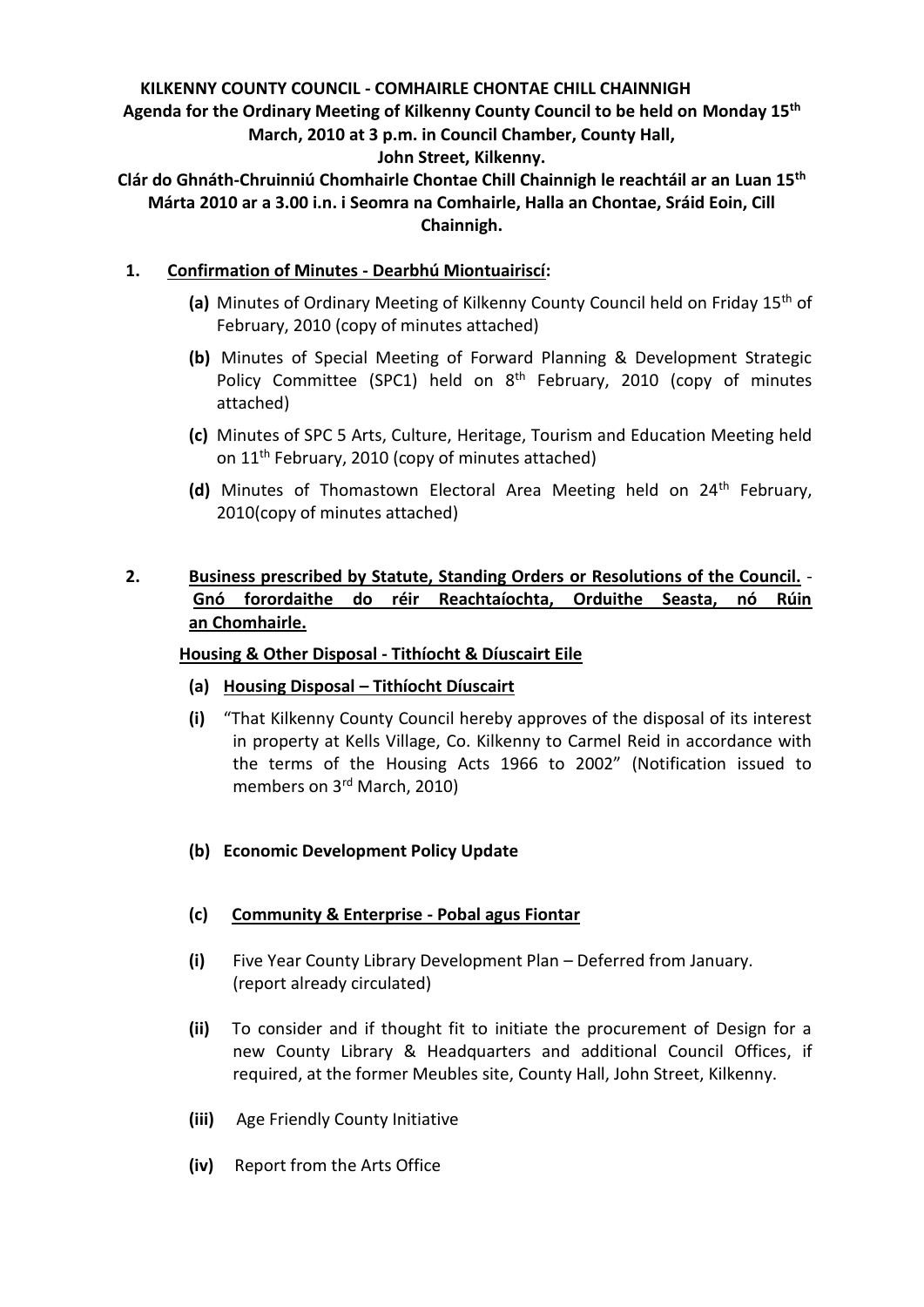# **(d) Roads – Bóithre**

- **(i)** Extinguishment of Public Right of Way LT10313 at Garryricken, Callan. (report attached)
- **(ii)** Commencement of Part 8 Public Consultation for Salt Barn Infrastructure.(report to follow)
- **(iii)** Taking in Charge of Housing Estates & Declaration of Roads to be Public Roads – section 11 of the Roads Act 1993. Section 180 of the Planning and Development Act 2000 – "Thorngrove", Rathclough, Danesfort 6 Houses and Lawcus Fields, Stoneyford 54 houses. (report attached)

**(iv)**Notification of Non National Road Grants for 2010. (report to follow)

# **(e) Corporate - Gnóthaí Corparáideacha**

Authorisation of attendance of Party Whips at CPG Meeting – Under Section 133 of the Local Government Act 2001.

## **(f) Planning - Pleanail**

Report on Unfinished Housing Estates (report to follow)

## **3. Urgent Correspondence - Comhfhreagras Práinneach**

- **4. Business adjourned from a previous Meeting - Gnó ar athló ó chruinniú roimhe seo:**
- **5. Fix Dates and Times of Meetings - Dátaí agus Amanta do chruinnithe a shocrú: (a)** Schedule of meetings from March – May 2010 (attached)

# **6. Consideration of Reports and Recommendations of Committees of the Council - Plé ar Thuairiscí agus Moltaí ó Choistí an Comhairle:**

- (a) Report on Thomastown Electoral Area Meeting held on 19<sup>th</sup> November, 2009 (Deferred from February Meeting)
- **(b)** Report on Ballyragget Electoral Area Meeting held on Monday 21<sup>st</sup> December, 2009 (Deferred from February Meeting)
- **(c)** Report on SPC 3 Environmental Policy, Fire Services and Emergency Planning meeting held on 3rd February, 2010 (Deferred from February Meeting)
- **(d)** Report on Piltown Electoral Area Meeting held on 5th February, 2010 (Deferred from February Meeting)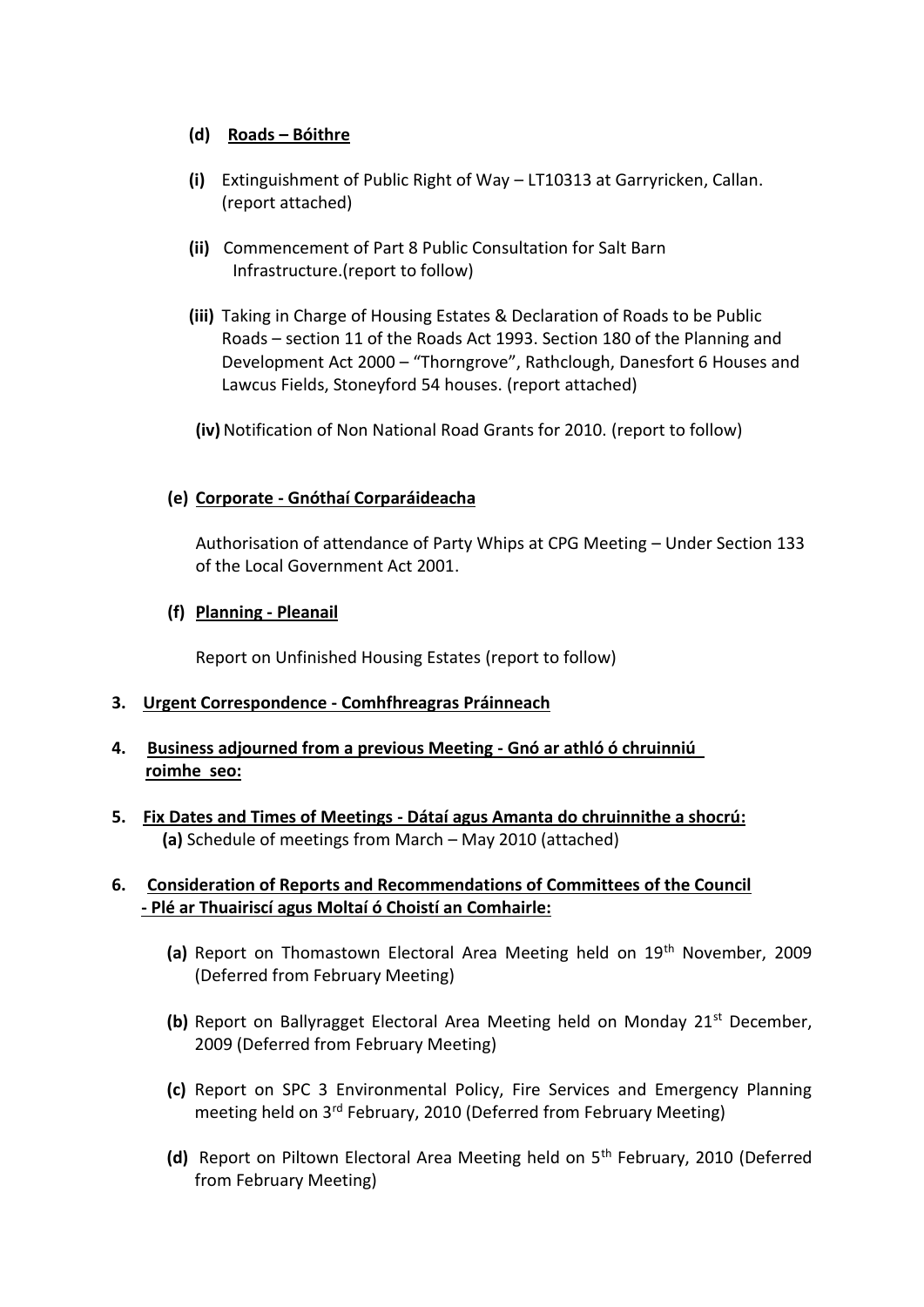- **(e)** Report on Special Meeting of Forward Planning & Development Strategic Policy Committee SPC 1 held on 8th February, 2010 (copy of report attached)
- **(f)** Report of SPC 5 Arts, Culture, Heritage, Tourism and Education Meeting held on 11<sup>th</sup> February, 2010 (copy of report attached)
- **(g)** Report on Thomastown Electoral Area Meeting held on 24th February, 2010 (copy of report attached)

# **7. Other Business set forth in the Notice convening the Meeting - Gnó Eile romhainn i bhFógra reachtála an Chruinnithe**

### **8. Education & Training**

Conferences – Request for approval to attend as per circulated list. Summary of Proceedings at Conferences have been received from

| <b>Councillor</b>     | <b>Date of Conference</b>              | <b>Title of Conference</b>                                                          |
|-----------------------|----------------------------------------|-------------------------------------------------------------------------------------|
| Cllr. Matt Doran      | 29th-30 January                        | <b>Planning Seminar</b>                                                             |
| Cllr. Fidelis Doherty | 9 <sup>th</sup> February               | Renewable<br>Energy<br>Seminar                                                      |
| Cllr. Ann Phelan      | 16 <sup>th</sup> February              | Report on Media 2010<br><b>Training &amp; Communication</b>                         |
| Cllr. John Coonan     | 19-21 <sup>st</sup> February           | Change Management<br>- in<br><b>Local Government</b>                                |
| Cllr. Fidelis Doherty | 25 <sup>th</sup> February              | Atlantic Conference 2010<br>Science Technology<br>on<br><b>Engineering in Maths</b> |
| Cllr. John Coonan     | 26th - 28th February                   | Role of Small Enterprises<br>overcoming<br>the<br>in.<br>recession                  |
| Cllr. Ann Phelan      | 26 <sup>th</sup> February              | <b>Atlantic Conference</b>                                                          |
| Cllr. M. H. Cavanagh  | 4 <sup>th</sup> -5 <sup>th</sup> March | The ACCC<br>Annual<br>Conference                                                    |

## **9. Matters Arising from Minutes - Gnótha ag éirí as Miontuairiscí**

## **10. Any Other Business - Aon Ghnó Eile**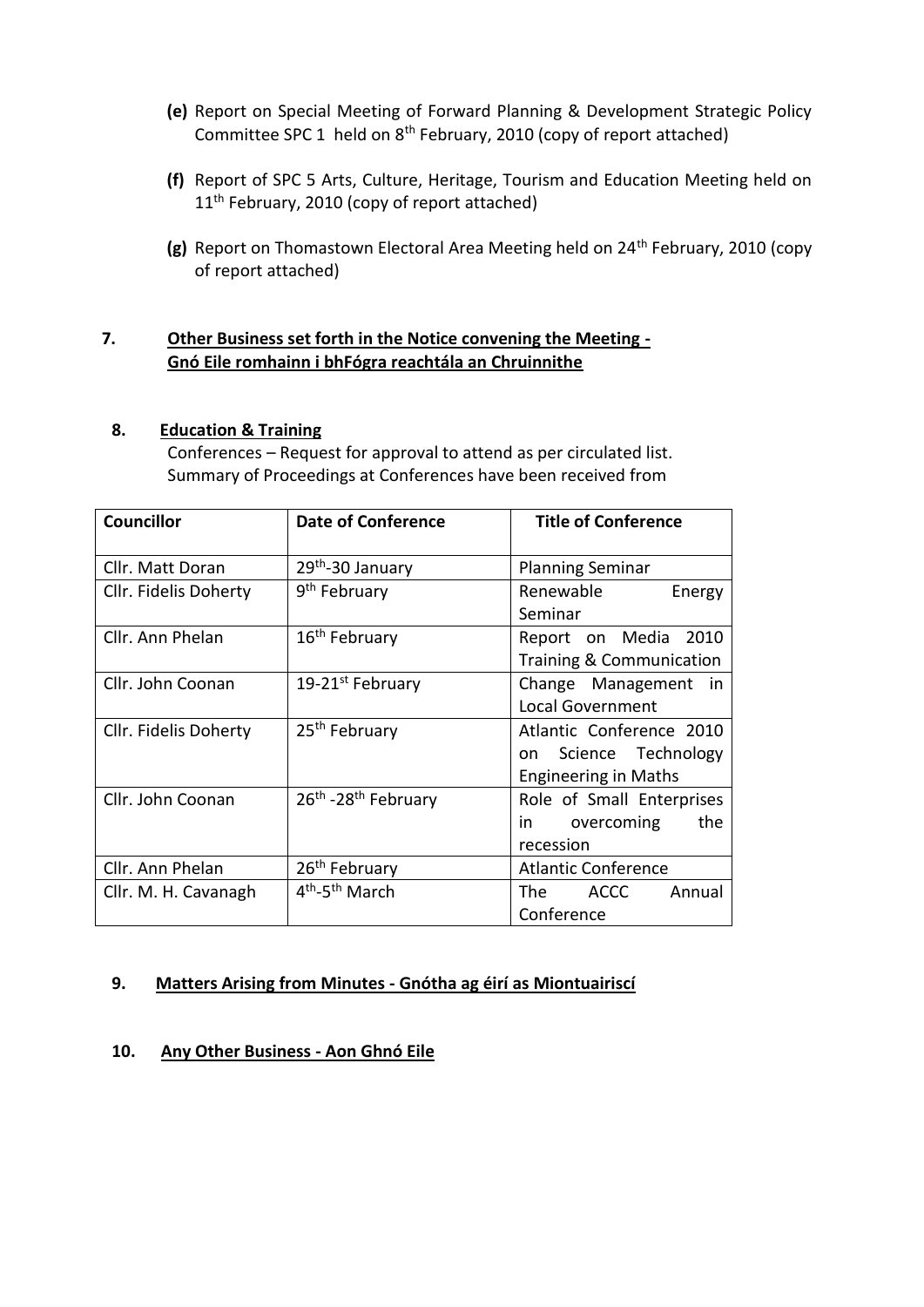### **11. Notices of Motion - Fógraí Rúin:**

### **1(10) Cllr. Catherine Connery – Deferred from February**

"That additional funds be made available by the Department of Transport to Kilkenny County Council to deal with the consequences of the damage done to roads arising from recent severe winter weather in North Kilkenny".

### **2(10) Cllr. Catherine Connery – Deferred from February**

"That the National Roads Authority include road improvements between Durrow and Kilkenny as part of its road investment programme".

### **3(10) Cllr. John Coonan – Deferred from February**

"That Kilkenny County Council extend an invitation to Mr. Liam Keane National Planning Specialist for Addiction Services with the HSE to address the Local Authority".

### **4(10) Cllrs. Cora Long & Eamon Aylward – Deferred from February**

"That the Minister for Communications Eamon Ryan, would examine introducing the option of making it possible to pay television licences on a quarterly or half yearly basis similar to the situation that pertains for car tax as the licence fee is now  $£180$ for the year which is causing financial hardship for people".

### **5(10) Cllrs. Patrick Crowley & Mary Hilda Cavanagh**

"That this Council supports the idea of a Universal Health Care System to be introduced shortly to improve services for all our people, reduce costs, prevent unnecessary duplication and bring us in line with EU Norms.

# **12. Notices of Motion from other local authorities seeking support of Kilkenny County Council County Council - Fógraí i dtaobh Rúin ó Údaráis Áitiúla eile ag lorg tacaíochta ó Chomhairle Chontae Chill Chainnigh:**

### **1(10) Monaghan Town Council – 12th January, 2010**

"In light of the continuing decrease in monthly residential rents in the private sector, that this Council write to the Minister John Gormley, Department of Environment and Local Government seeking similar decreases to rents imposed by Local Authorities to their tenants and that the reduction in revenue to the Council is subvented through the Local Government Fund allocation to each Council".

# **2(10) Limerick Council Council – 13th January, 2010**

"That, Limerick County Council requests the Minister for the Environment, Heritage and Local Government to reverse the decision to give the National Roads Authority the management of regional and local roads investment".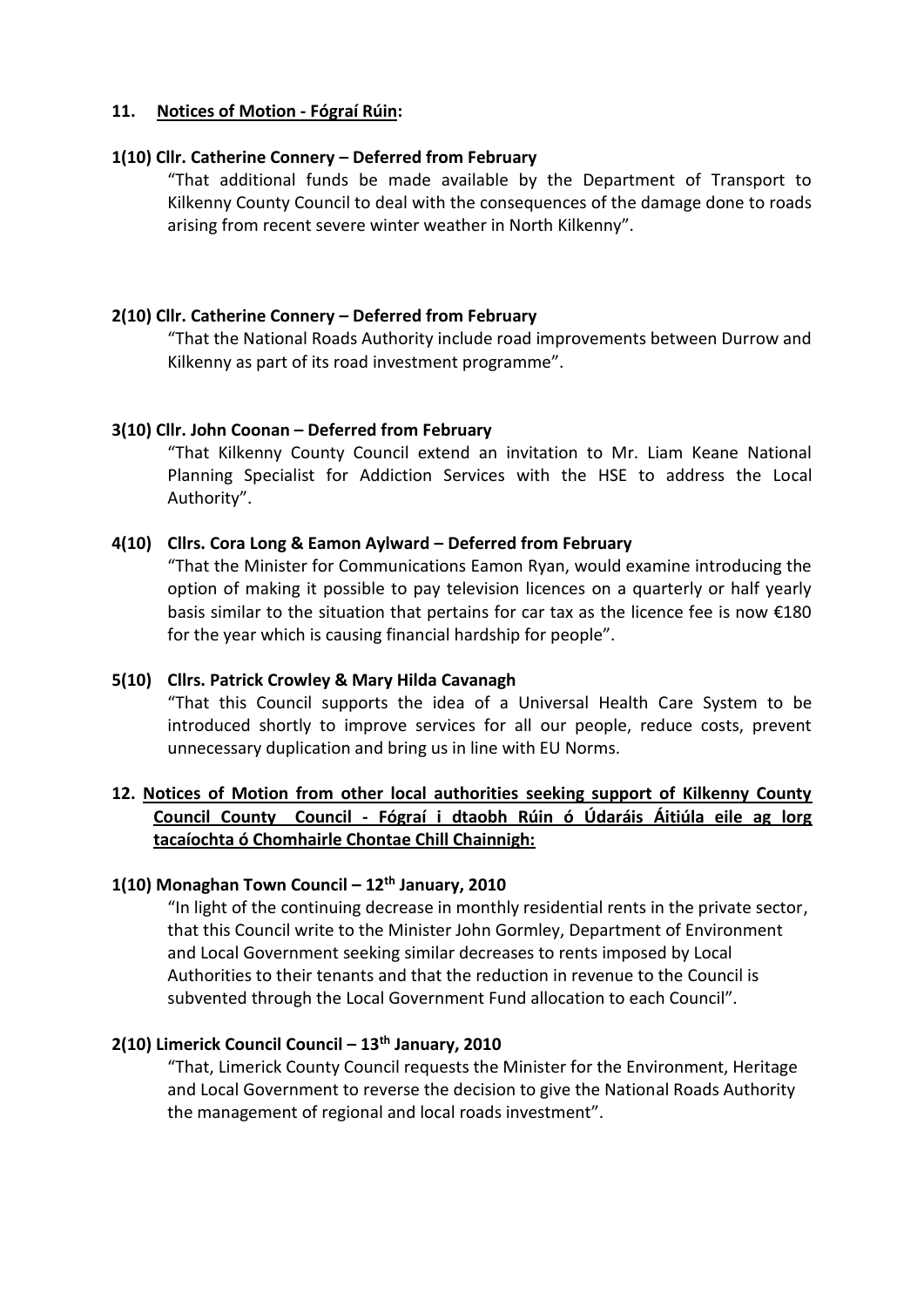### **3(10) Killarney Town Council – 15th January, 2010**

"That Killarney Town Council calls on the Minister for Enterprise and Employment to ensure the retention of the minimum wage"

# **4(10) Limerick County Council – 19th January, 2010**

"That Limerick County Council calls upon the Government to allow persons in co. Limerick flooded in August 2008 become eligible for consideration for compensation in the recently allowed scheme; that the Government establish under statute a single competent authority to manage and maintain the country's waterways; that an adequate maintenance schedule for every river and stream in the country be developed; and that the State revoke planning permissions granted for developments not yet commenced on flood plains".

### **5(10) Limerick County Council – 19th January, 2010**

"That, Limerick County Council calls on the Minister for the Environment, Heritage and Local Government to nominate one agency to take control of our rivers nationally; that the agency would identify a time of the year for local authorities, landowners, communities and other organisations to clean and dredge the river banks, beds, and bridges; and that this motion be circulated to all other authorities for support".

### **6(10) Limerick County Council – 19th January, 2010**

"That, Limerick County Council requests the Minister for the Environment, Heritage and Local Government to lift the embargo on the employment of outdoor staff in order to protect the investment in the county road network".

# **7(10) Galway County Council – 28th January, 2010**

"That Galway County Council initiates an alliance of all Local Authorities to lobby the Minister for Transport for additional funding to properly address the condition of our roads".

### **8(10) Limerick County Council – 3 rd February, 2010**

"That Limerick County Council calls upon the Government to establish a Shannon River Basin Authority".

#### **9(10) Wicklow Town Council – 3 rd February, 2010**

 "Wicklow Town Council write to the following Ministers, requesting that they immediately review the legislation and bring forward proposals to ban "Head Candy Shops". There are serious concerns with regard to the potential effects of the product sold in these shops. This is an issue of national concern and one that has serious consequences for families all over the country. Further, that we circulate this resolution to all Town Councils and request that they also write to the relevant Ministers on this very important matter".

#### **10(10) Carrick on Suir Town Council – 10th February, 2010**

"That this Council calls on the Minister for Justice to introduce as a matter of urgency legislation to regulate the "Head Shop" industry in Ireland and to make provisions to control all products being sold by these outlets".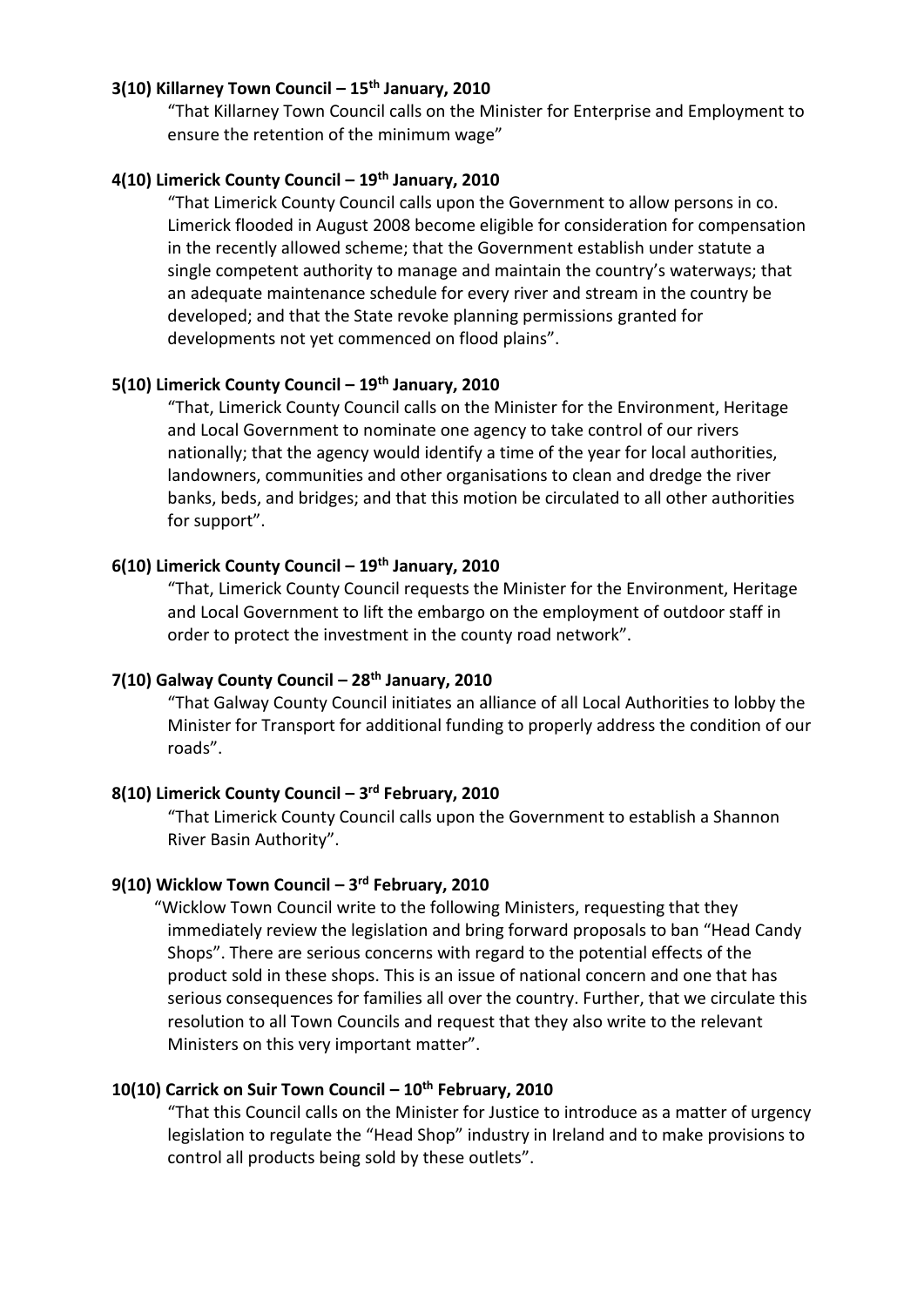#### **11(10) Donegal County Council – 15th February, 2010**

That the Minister for Environment, Heritage and Local Government be requested to review and revise current arrangements for the funding and operation of the Coroner's Services".

# **12(10) Carlow County Council – 17th February, 2010**

"That Carlow County Council calls on the Minister for Environment and Local Government to change the basis on which commercial rates are calculated so that location of premises, size of premises and most importantly ability to pay are factors used when calculating the amount of money owing".

### **13(10) Tipperary Town Council – 25th February, 2010**

"That this Council call on Transport Minister Noel Dempsey and Environment Minister John Gormley to reverse their decision not to provide emergency funding to repair roads damaged by recent bad weather. That this motion be circulated to all town and County Council".

# **14(10) Ennis Town Council – 25th February, 2010**

"That Ennis Town Council request Health Minister Mary Harney and Justice Minister Dermot Aherne immediately put a framework in place to regulate the operation of Headshops".

#### **15(10) Tipperary Town Council – 1 st March, 2010**

"That this Council, write to the Minister for Health calling on her to instruct the H.S.E not to proceed with the downgrading and possible closure of South Tipperary General Hospital as this decision will have a huge effect ton people's health and peace of mind in the County of Tipperary".

### **16(10) Sligo Borough Council – 2 nd March, 2010**

"That Sligo Borough Council support the measures contained in the proposals forwarded to the Minister for Finance Mr. Brian Lenihan in August 2009 to prevent any unwarranted repossessions of family homes in the state by Financial Institutions. It is important that legislative changes are made as soon as possible in advance of the full impact of the decline in the Irish Economy on individual family homeowners and mortgagees".

### **17(10) Sligo Borough Council – 2 nd March, 2010**

"That Sligo Borough Council calls on the Minister for Finance Brian Lenihan to introduce a NAMA Style Scheme for the 44,000 plus households facing serious arrears in meeting their mortgage payments. This scheme to include a provision for writing off or forgiving borrowers a slice of their home loans, to bring them more in line with current market values of their homes. This motion to be circulated to all Local Authorities".

#### **18(10) Kildare County Council – 4 th March, 2010**

"This Council calls on the Government to abandon the policy of leasing houses for social housing rather than buying them and that where the Council is buying a number of homes in a development that they be scattered randomly throughout the development rather than clustered together".